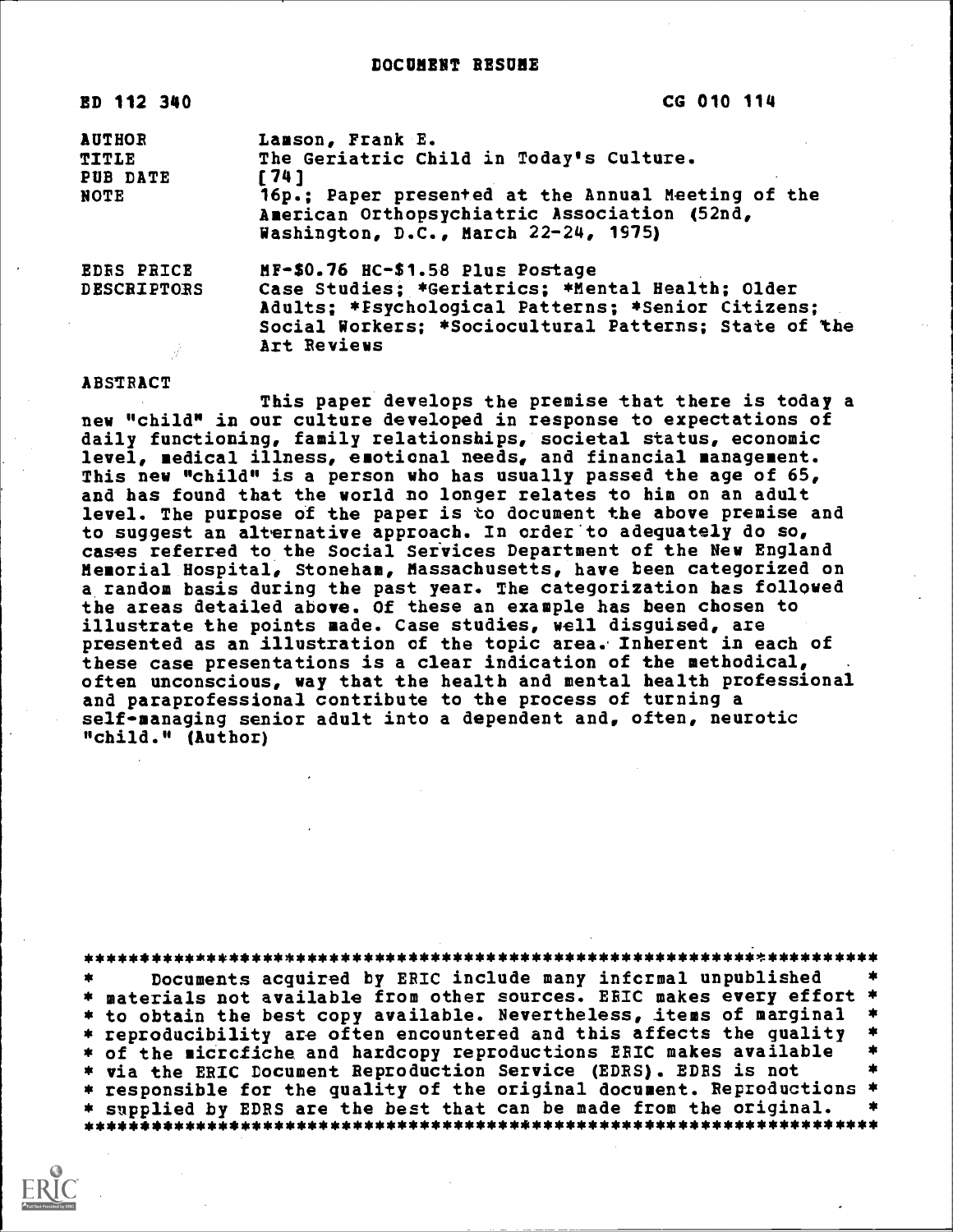TITLE: The Geriatric Child in Today's Culture

BY: Frank E. Lamson, A.C.S.W. Clinical Supervisor of Social Work New England Memorial Hospital Stoneham; Mass. 02180

## U.S. DEPARTMENT OF HEALTH,<br>EDUCATION & WELFARE<br>NATIONAL INSTITUTE OF<br>EDUCATION

THIS DOCUMENT HAS BEEEN REPROM<br>DUCED EXACTLY AS RECEIVED FROM<br>THE PERSON OR ORGANIZATION ORIGINATING IT POINTS OF VIEW OR OPINIONS<br>STATED DO NOT NECESSARILY REPRE-<br>SENTOFFICIAL NATIONAL INSTITUTE OF<br>EDUCATION POSITION OR P

This paper develops the premise that there is today a new "child" in our culture developed in response to expectations of daily functioning, family relationships, societal status, economic level, medical illness, emotional needs and financial management. This new "child" is a man or woman who has usually passed the age of sixty-five; and, has found that the world no longer relates on an adult level. The purpose of the paper is to document the above premise and to suggest an alternative approach.

4 -

In order to adequately do so cases referred to the Social Service Department of the New England Memorial Hospital, Stoneham, Mass. have been categorized on a random basis during the past year. The categorization has followed the areas detailed above. Of these an example has been chosen to illustrate the points made. Case studies, well disguised are presented as an illustration of topic area. Inherent in each of these case presentations is a clear indication of the methodical, often unconscious way that the health and mental health professional and pare professional contributes to the process of turning a self managing senior adult into a dependent and, often, neurotic "child". These societal factors which are self inhibiting are also amplified as they apply. The process illustrates that there is tremendous and constant pressure upon today's geriatric adult to accept as part of the "golden age" a complete or near complete loss of adult loss of adult independence and respect so precious to individual functioning.

The author has developed a. set of proposals designed to steer away from this destructive process as possible alternatives to our present system. To summarize these proposals they may best be described as focussed basically in

O ED11234

يسلج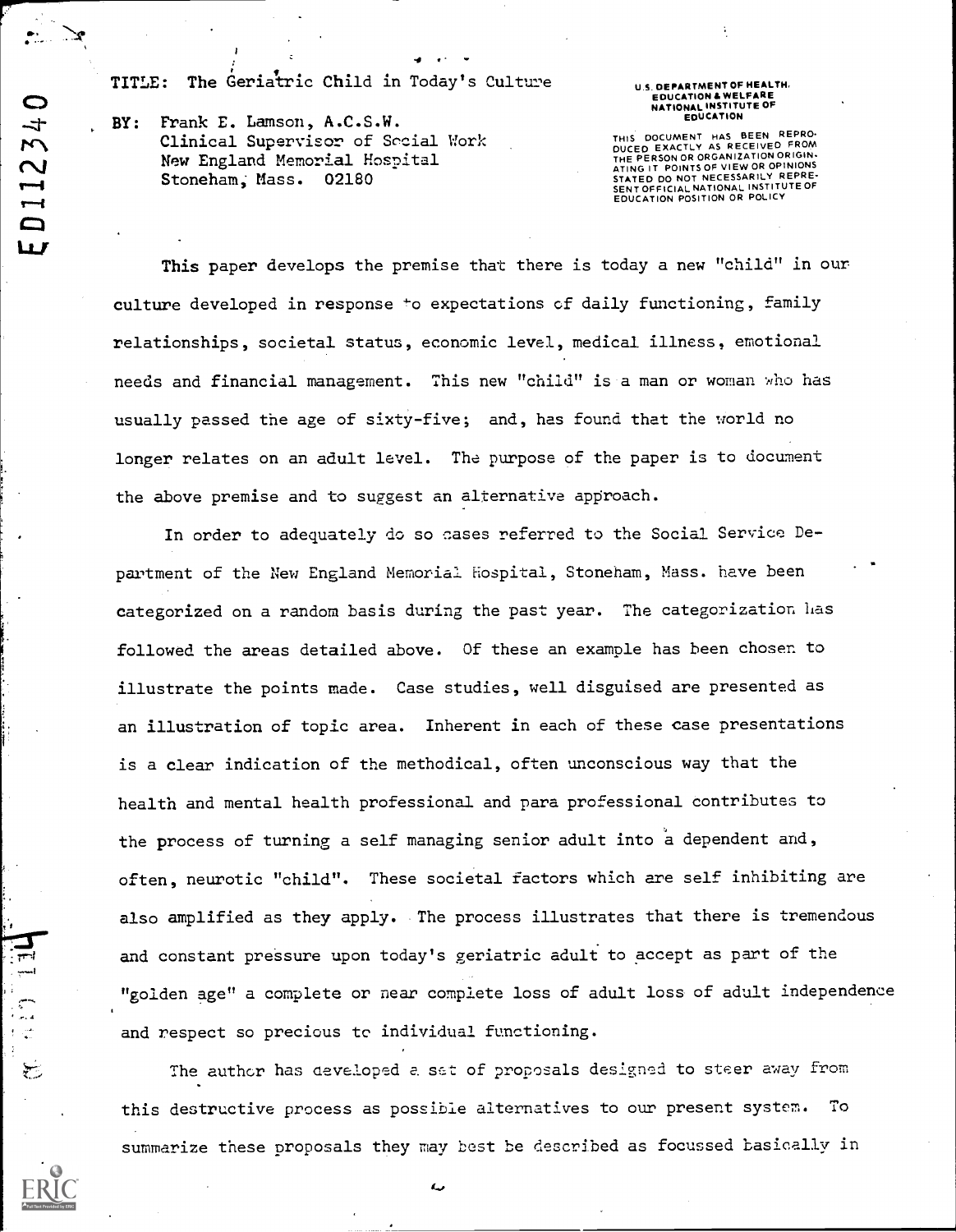two areas. For the individual involved, it may require a willingness to reexamine learned procedures of daily functioning; a developed readiness to reexamine family relationships; growth of an ability to redefine societal status and economic level; an attituditional change in attitude toward medical illness; a self analysis to rebalance emotional needs; or a readiness to try other methods of financial management than those previously used. Case examples illustrate these points. Most important, however, is the ability of the professional and para professional to enable this process to occur. The paper concludes with proposals found to be effective. These center around the unlearning of learned "givens" in the professional's and para professional's work system; the use of techniques and methods already used with younger clients; the adaptations of pace to chronological age; the use of socialization rather than therapy when indicated; the use of client recollection; the re-examination of ego and supportive assistance; and, above all, the firm approach of advocacy. Again case examples illustrate positive results. It is not the purpose of this paper to present a refined procedural plan; but, rather to clearly document a problem everyone in our culture is headed into someday; and, to suggest some guidelines of re-direction towards a meaningful resolution. It is the author's opinion that the proposals suggested will open the way to enable the "geriatric" child to become truly an adult senior citizen.

To document the process of infantilizing today's geriatric adult one has only to refer to those life styles they live. It does not pay to get old-especially in this country. While the nation nas concerned itself with other problems older Americans seeking worthwhile lives have been losing ground on many fronts. A general breakdown of the American family has left millions of older citizens living alone miles from their nearest relatives in a youth oriented society that would rather forget them. They are expected to fend for

a.)

-2-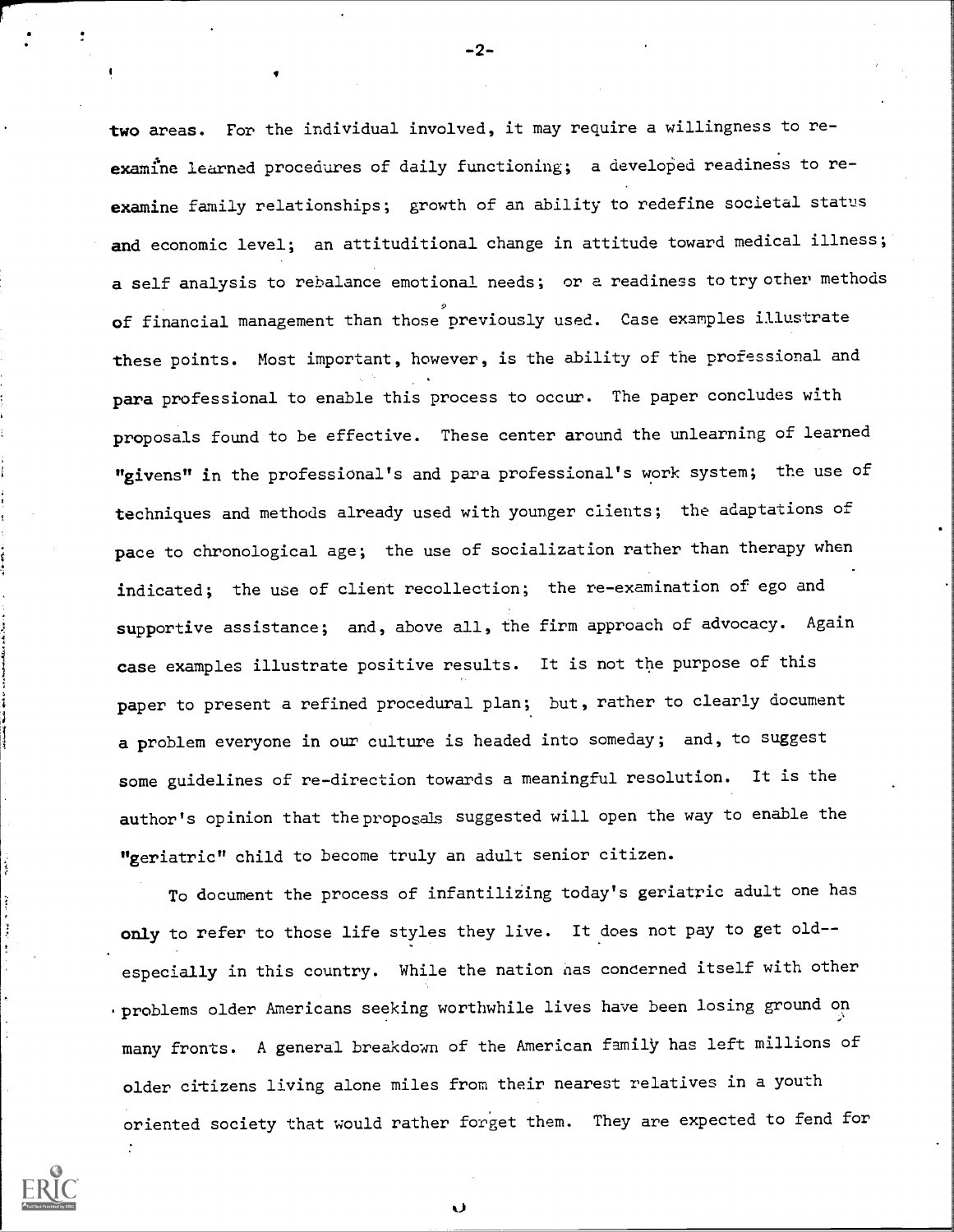themselves without the vitality of youth. They are expected to function as they'did years ago with less than half the vitality, family support, community involvement and economic resources then available to them.

-3-

George, age 82, served his country, raised a family, earned a good living, and asked little in return. Now, confined to bed due to the ravages of a war related injury he finds the Veterans Administration unsympathetic, his children located on another coast, his wife eeking out a bare existence on his pension too small to live on but too large to get supplementary help and the health world looking at him as a "stone" around its neck. The only way George finds he can help his wife or get help for himself is by being sick, dependent, and uncooperative. He, thus, adopts this as a life style and incorporates it into his personality. To get better would be to destroy the human contact he is getting and plunge himself and his wife into economic ruin. There are millions of "Georges" in our nation today.

Though much has been written about increased Social Security benefits, including increases of 77% over the last six years the hard reality is that these have kept the retired worker in the best of circumstances only four dollars above poverty level. The promise that steady work, payment of taxes and following the law would result in being cared for in old age has just not been fulfilled.

Far before the Medicare age older people find work is not available and a dependent role on Welfare is all that is open to them. Many proudly go through every economic resource before giving up.

Mr. Jones, age 59, came to work one day to find a young man at his desk. By noon he learned that his twenty-seven years with the company were over. During the next year he went through life savings, profit sharing and insurance funds before illness hit his wife. At'sixty he faces a bleak future as a beaten man. The years ahead contain years of public support, rejection by



Ч£,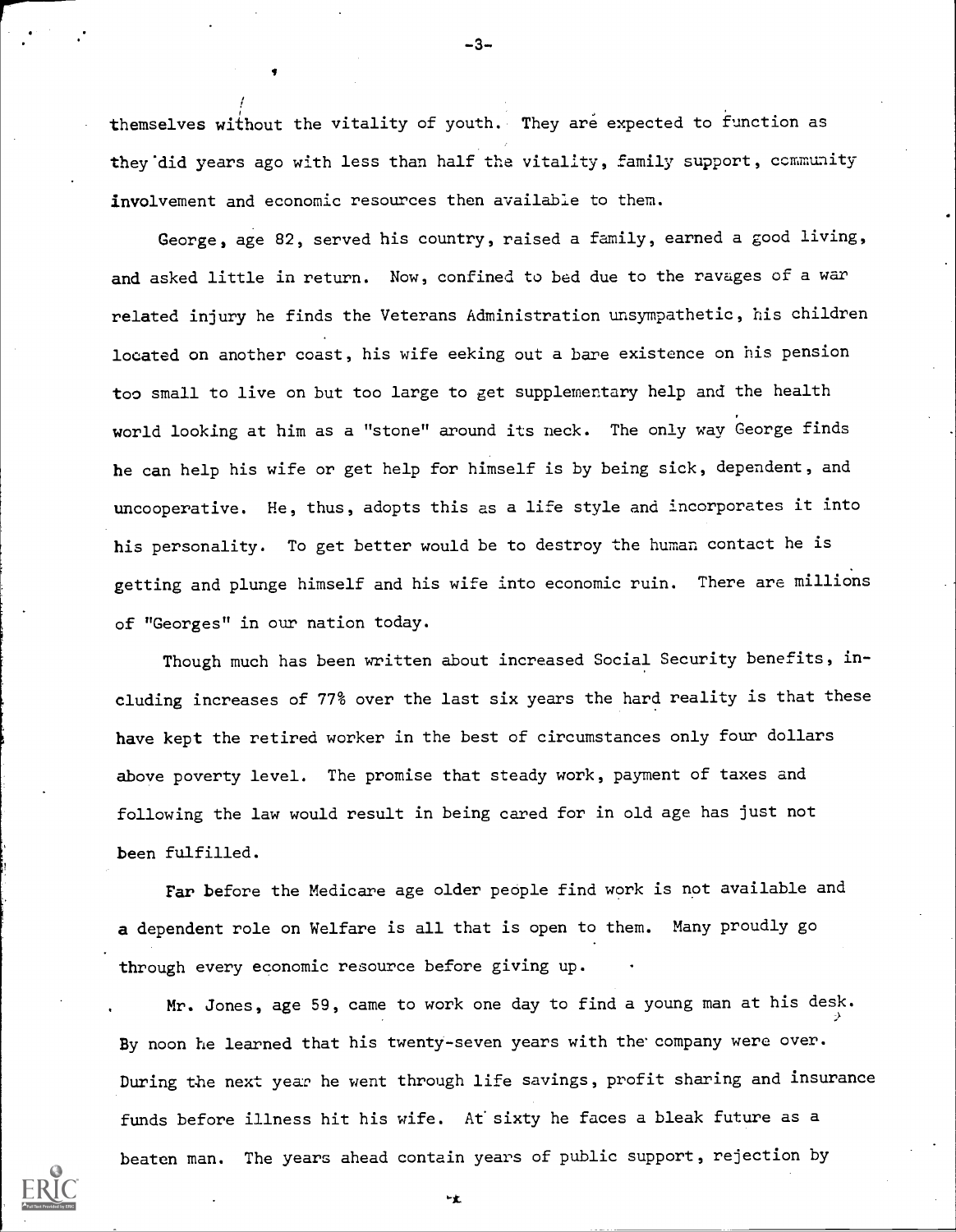friends, internal turmoil, inpatience by children who reject his dependency and the demands of an ill dependent wife. After wading through paper work he finds help one to six months away. The anguish therein produced causes a stroke which further impairs his independence. Following a series of these Mr. Jones is laid to rest. His struggle is over but transferred to his wife. Mrs. Jones learns to accept her role of family "spare tire" and babysitter and another "child" is born age sixty with a long and dependent future.

So it goes on and on. Virtually all those collecting Social Security benefits have found them wiped out by inflation. Much is made of monies provided by the government but 90% of it comes from monies paid in by them during their working years. The rest is a new willingness of the government to help the elderly. To get the help through one has to reduce himself to poverty or learn to lie and cheat. Closely affiliated with the dependency of economic level is the fear of medical illness.

Health care for the nation's elderly has always been inadequate despite all of the proposals set up to help. The elderly person finds that his faith in Medicare, Medex, and the countless other systems are not true during his first serious illness. More and more of his meager support check goes to fill the cost of areas excluded from coverage. He has no coverage for eye glasses, dental expenses, drugs, hearing aids, and other needs common to the elderly. As his Social Security increases so does the cost of insurance and the amounts needed beyond their coverage. The system is designed to funnel him into a nursing home and bleed his savings or force a dependent state supported role. . They receive little sympathy often from family who do not have resources to help or feel their own will be drawn into the medical pot. Health professionals, including doctors are often ignorant of services available and so give inaccurate and costly advice. Thus, when an American grows old and faces a society that considers him useless he will probably have to take the pressures of this final

ر،

-4-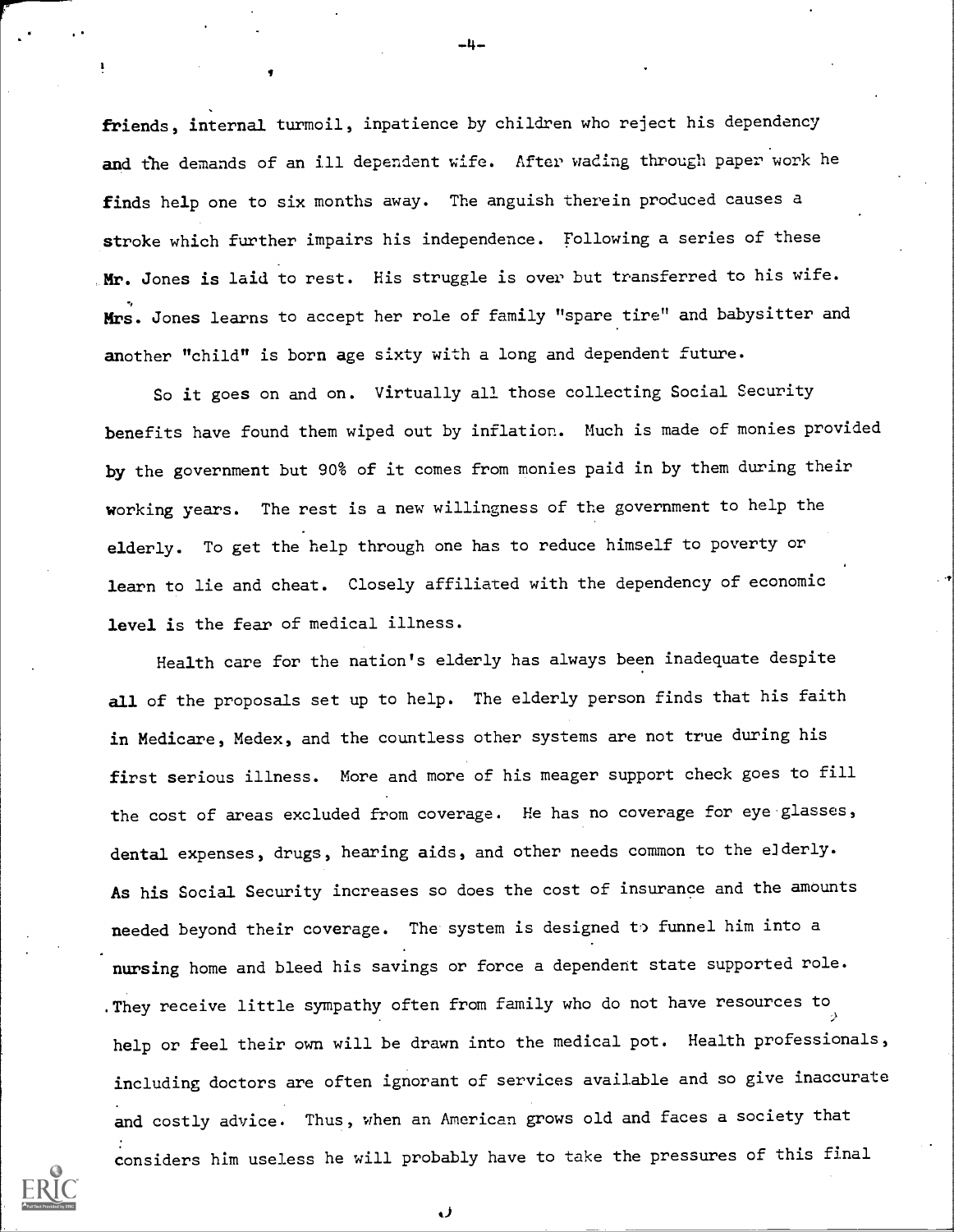segregation without adequate professional help. A case illustration perhaps best describes the above.

-5-

Amelia, age 82, was back in the hospital due to sores on her stump. She had had an amputation due to a staff infection she picked up while a patient in another hospital. After a brief time she had been fitted with an artificial leg and transferred to a nursing home to learn to walk. No one had advised her of her rights so she paid the costly bill for an injury that negligence by hospital employees caused. Her physician gave bad advice so she found the nursing home was costing her \$1500 per month. Her savings were diminishing. Her daughter paid little attention forcing her mother to return home as a homebound invalid paying for services later found to have been available. To protect herself she invested in fourteen insurance plans. No one told her that each of these excluded the other. A fall resulted in re-hospitalization. With savings gone, confused, and beaten she was forced to apply for Welfare. At this point she gave up and spent the next year in a downhill spiral to dependency. As confusion developed her family took over ownership of her home, became her guardian and sold the home. The money was kept by family members as "that is the way she would have wanted it". A final stay in a public supported nursing home completed the cycle of senility and death at 85. A life crowned with devotion to family, community and friends had in three years been reduced to a depressing dependent shambles. This poor woman fell between the cracks in our health resource system and cultural attitudes. This story, though seeming extreme, is repeated a thousand times daily from coast to coast.

And what of housing the elderly? To house on comfortable incomes this period can be a real "golden age". But to the rest majority it is the choice between the "older child" or "servant" category of living with relatives; the degradation of independent substandard housing; the choice of housing over



Ü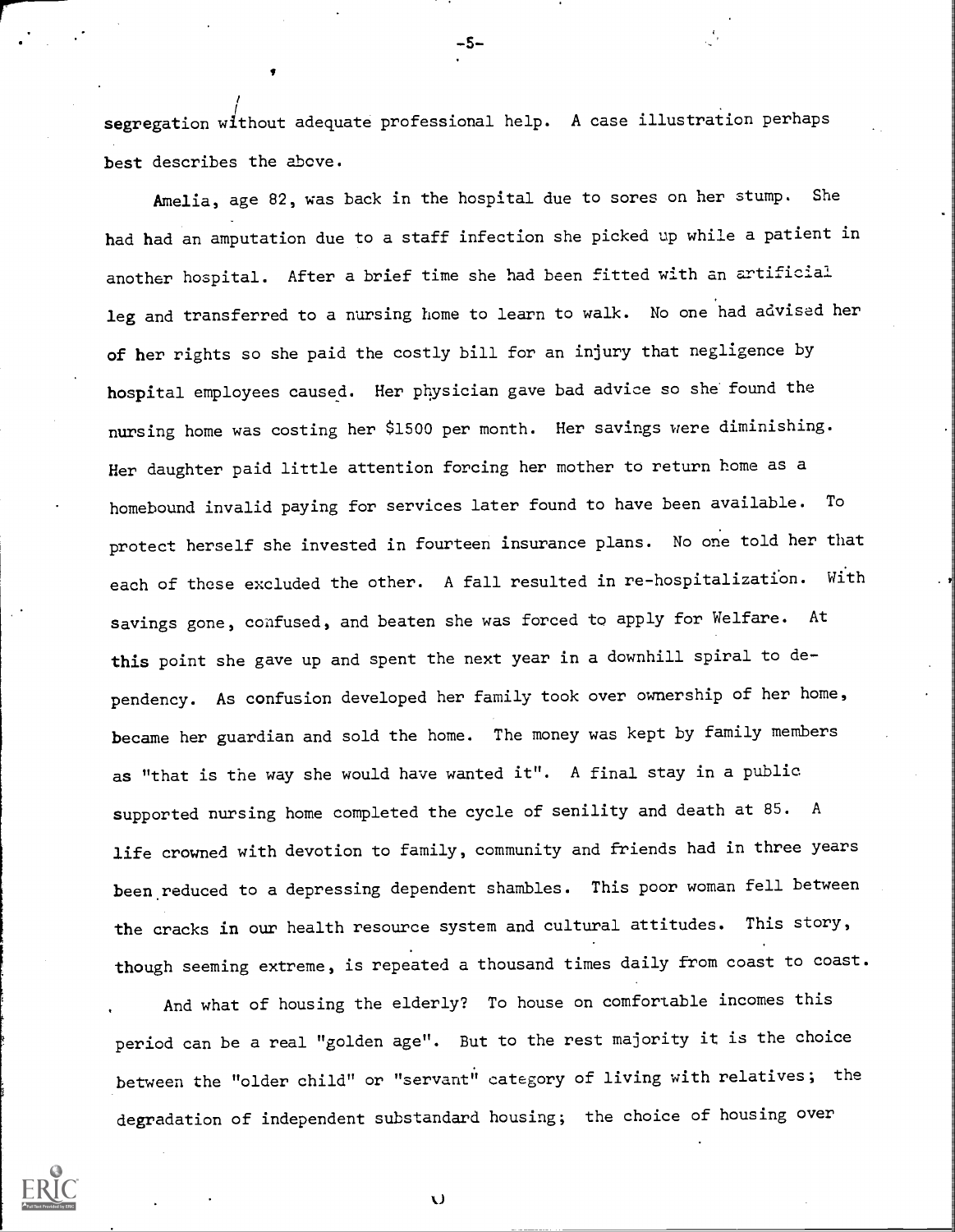$\texttt{food:}$  or the total dependency of the worst demon of the elderly..."the Nursing Home". In 1971 the White House Conference on Aging stressed an urgent need for housing units for the elderly. Since then the results are far short of needs. It is estimated that four million elderly live in substandard housing. Some move in with relatives and turn funds over to children. For many this results in a life of dependency as a little desired intruder. For others it is a brief stop en route to a nursing home.

Still others live in a cheap rooming house or apartment where slum landlords bleed them dry. Many are afraid to complain about the exploitive practises of their landlords for fear of losing the only place they have to live. Still others live on in poverty in their own home where rising property taxes force the abandonment of upkeep or even of food. For more and more it means the specter of the nursing home. There are, of course, excellent homes. Again, however, the majority provide food to eat, a place to sleep and endless boredom. Enough has been written about these that repitition here will serve no purpose. Again an example will serve best. The case of Mary best illustrates the process.

Mary, age 69, lived in a southern state far from family. She became confused over a period of time. Friends finally called her son who brought her home and had her placed in the hospital. While there he had his lawyer sell her home and had her place all her funds in a joint account. Once done he placed her in a private Nursing Home to complete her recovery and became her guardian. In order to secure Medicaid he put the money into an account in his own name. The home suddenly found her too ill to remain in the home. He took her home and shortly thereafter again hospitalized her. She is now in the hospital waiting placement in a publicly supported nursing home. She has become a nonperson. Hundreds of nursing home residents across the country spend their

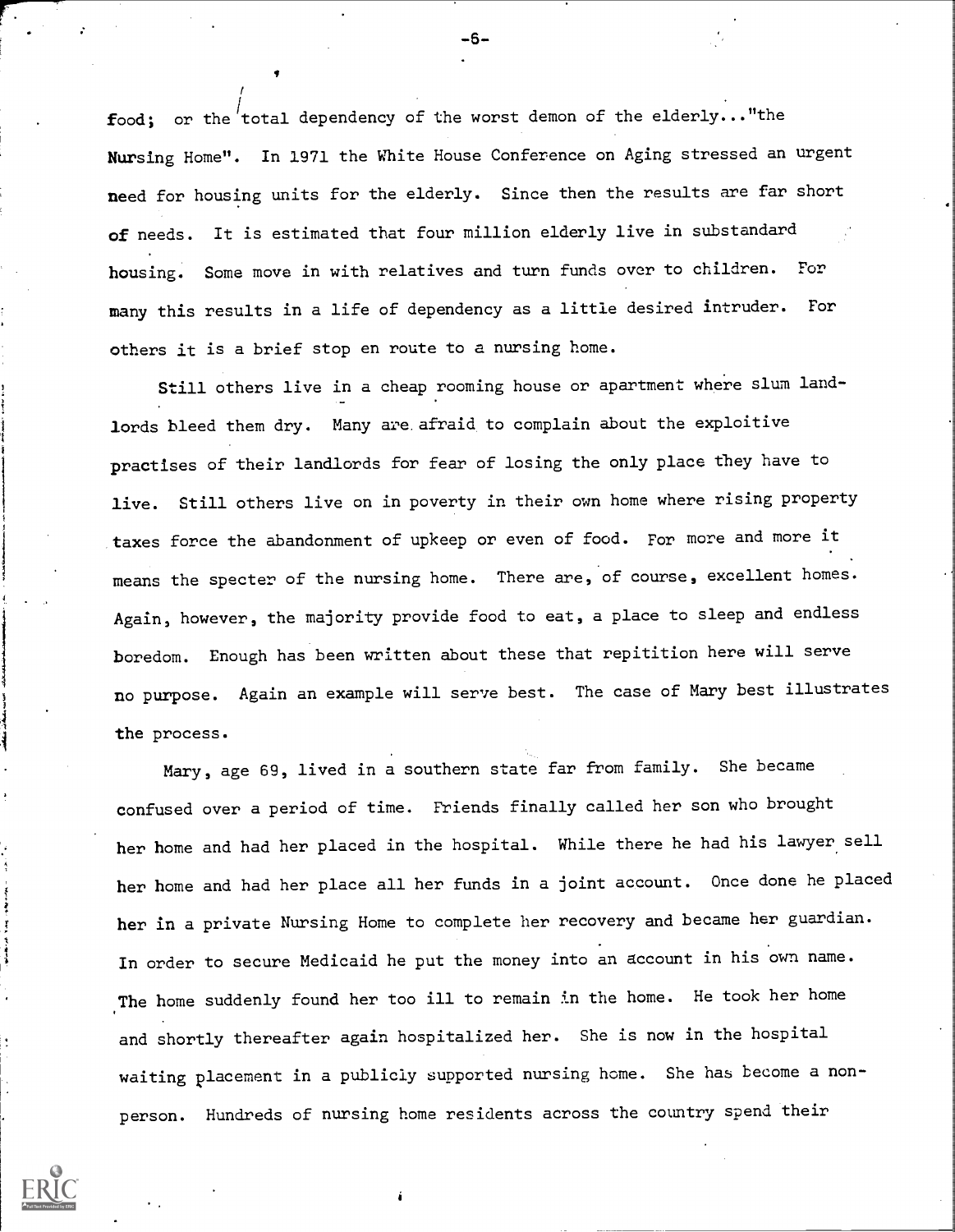last days wasted in empty rooms in such homes crowded together. Their only real friends are the soap box opera characters on their television screens. They sit, they sleep or eat. There are few diversions to their daily habits. There are no new horizons for them. As is pointed out by Claire Townsend in "Old Age: The Last Segregation"--"Twenty million Americans, 10% of the population, are over sixty-five years old. Within a hyperbolic youth oriented society and economy, these citizens are being increasingly "structured" out of their just share of material, psychological, and social benefits". For them independence is gone. They have become "geriatric children" in our society.

There are, however, some attempts to reverse this process. These are scattered, disorganized, and poorly funded in most cases. The remainder of this paper will focus around these in an attempt to suggest avenues of redirection. Though these are rot, as stated above, discussed as a refined procedural plan, it is the authors hope they will provide meaningful guidelines.

The problems faced by today's elderly soon force them to become dependent geriatric children. There are, however, programs developing in pockets in our culture which if organized into a system could reverse the described trend. As stated earlier, this will require an evaluation of present systems by today's elderly and professional alike. The elderly will need to reexamine family relationships, develop an ability to redefine social and economic status, change attitudes to medical illness, reconstruct emotional needs and redefine financial procedures. The professional and para professional will need to unlearn learned givens, the adaptations of methods used by younger clients, the alignment of pace to age, the use of socialization rather than therapy when indicated and the use of advocacy. There are ten basic points that will serve as a focal system for discussion. There will be a case example to illustrate each of them. First and perhaps most important is the use of information, referral



د)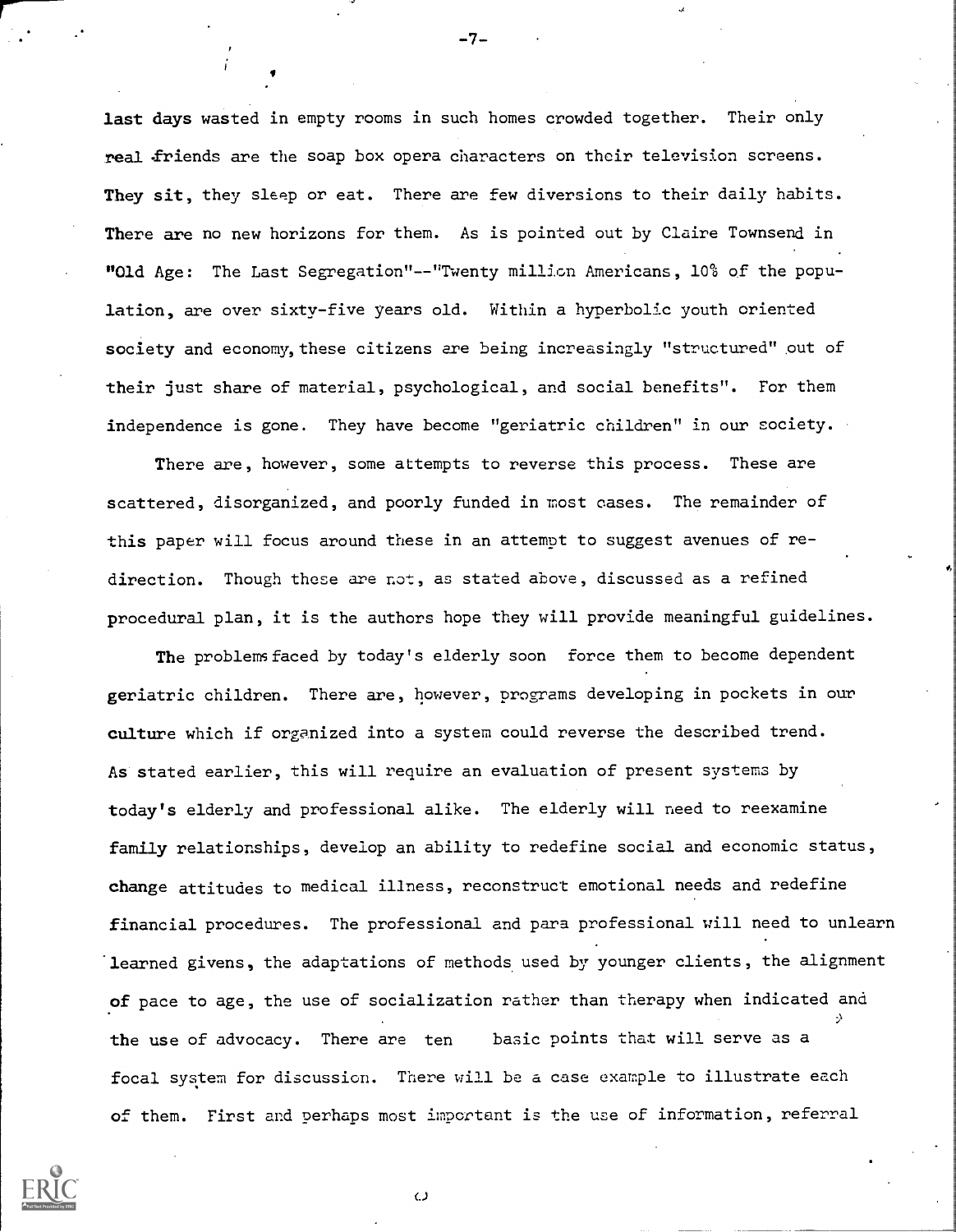and outreach services. Many of the elderly do not tune in easily to our modern communication systems. The use of outreach workers or "friendly visitors" appears to be the best form of getting data to the group. There is nothing that can equal the patient face to face exploration between the client and worker. Printed forms are confusing to younger citizens used to a world filled with forms and directions. Theirs, the Senior Citizen, was a world where forms were minimal, where one's word was his bond, where the only real forms were birth certificate, marriage liscense and death certificate. Some communities have begun through their Councils on Aging to employ people in the manner described above. They find, going from house to house that people are not aware of new laws, benefits and services available.

Mrs. Jones, age 86, lives on the first floor of her family home. It is a rambling eleven room house. She and her sister share a bedroom on the first floor once used as a reception room. The top two floors are musty from misuse and lack of care. Perhaps twice a year they journey upstairs. The taxes are high on such a large home. Boys.cut the grass and shovel the snow. Each depends upon a small pension and social security. Both are in poor health. They have nearly agreed to close their home and go to a nursing home when a "friendly visitor" calls. She tells them of housing for the elderly, S.S.I., V.N.A. and the Home Health Aide Service. By the end of a month they are relocated in an apartment for the elderly and on the varied services available. Each can lead an independent productive life for years to come. Had the "visitor" not arrived they might have both gone to a nursing home and spent their last days in total dependency.

A second area that should be looked at is transportation. Due to decreasing skills and rising costs the elderly become dependent upon family or friends to transport them. If they drive they take their lives in their hands each time.

..)



-8-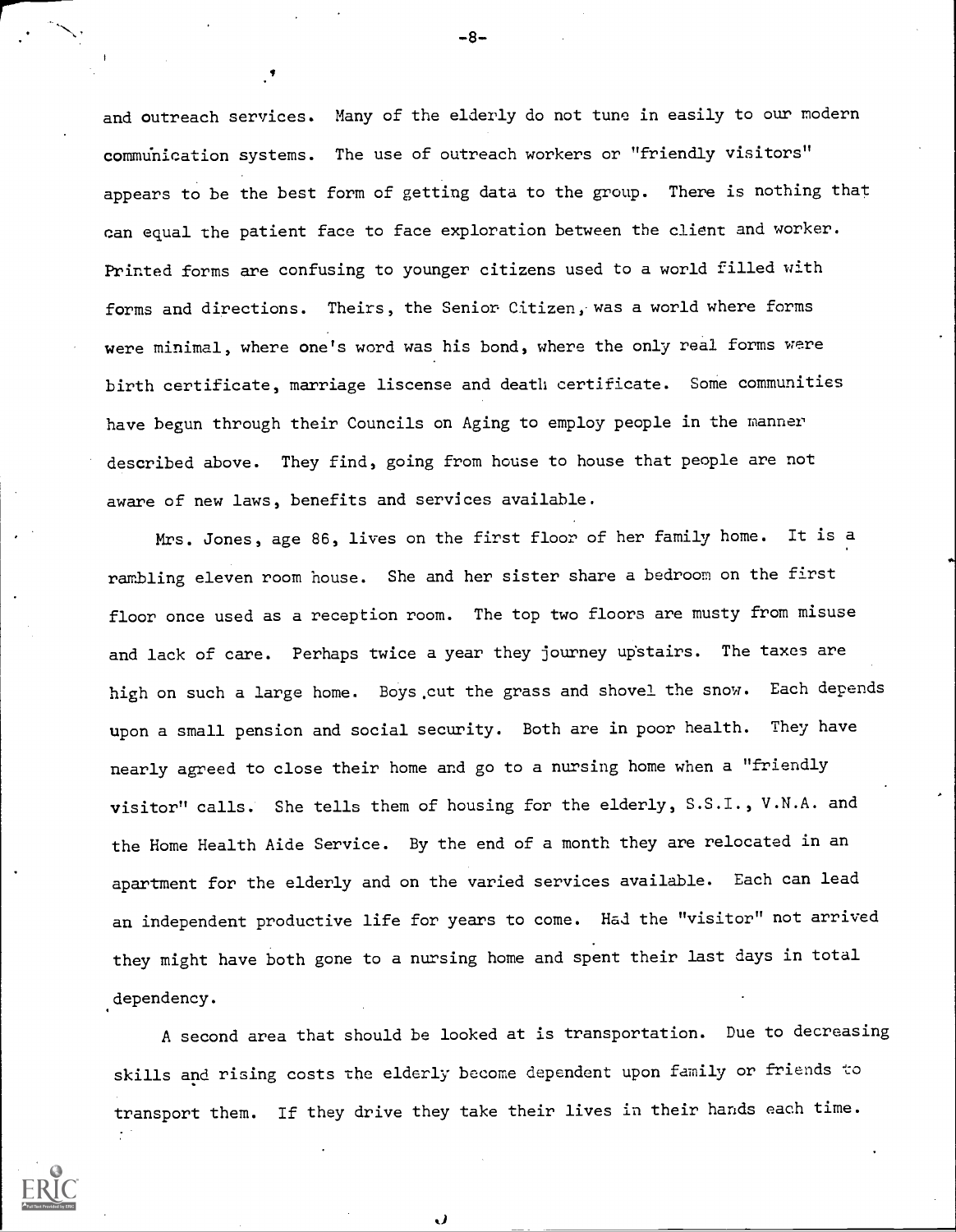Age brings on slower reaction times and accidents. There has developed in many communities a transport system by small bus for service only to the elderly. By running a spelled out route, senior citizens can get to and from shopping centers, down town or civic activities in a manner appropriate to their age. Frills are not needed nor are spelled out forms. Important in the circuit driven are connector points to the regular bus lines. If there was a national pass system in relation to age our elderly could be mobile on their own and not accept the dependency of family and friends.

There are certain tasks the elderly cannot perform dependent upon their state of physical ability. John, age 81, had been able all his life to take . care of his needs. Now in the twilight of life John found he could not get in and out of the bathtub. A proud man, he hid this from family until they became aware that he was not cleaning himself. He also found that eating by himself was depressing and so began to skip meals and eat lightly when he did. Friends and family began to advise John to become a patient in a local nursing home. Just before giving in John heard about the local homemaker service. They also had a chore service. Through their help, John was able to get a person in thrice weekly who helped him with his bath and prepared dishes for him. This bit of help gave John the spark he needed. He was able to again continue to lead an independent life. The chore service would be a new service to help the elderly with seasonal things such as putting up or removing screens or storm windows, some Spring and Fall cleaning, heavy cleaning of household interior and other like services. This would be concrete Service to the elderly and could almost be able to be performed on a kind of rotating periodic service. It is the neglect of years which today's elderly too often leave behind when they pass on or go into a home. If this neglect were caught in the bud through a chore service the elderly could be in a better position to live independently.

ับ



-9-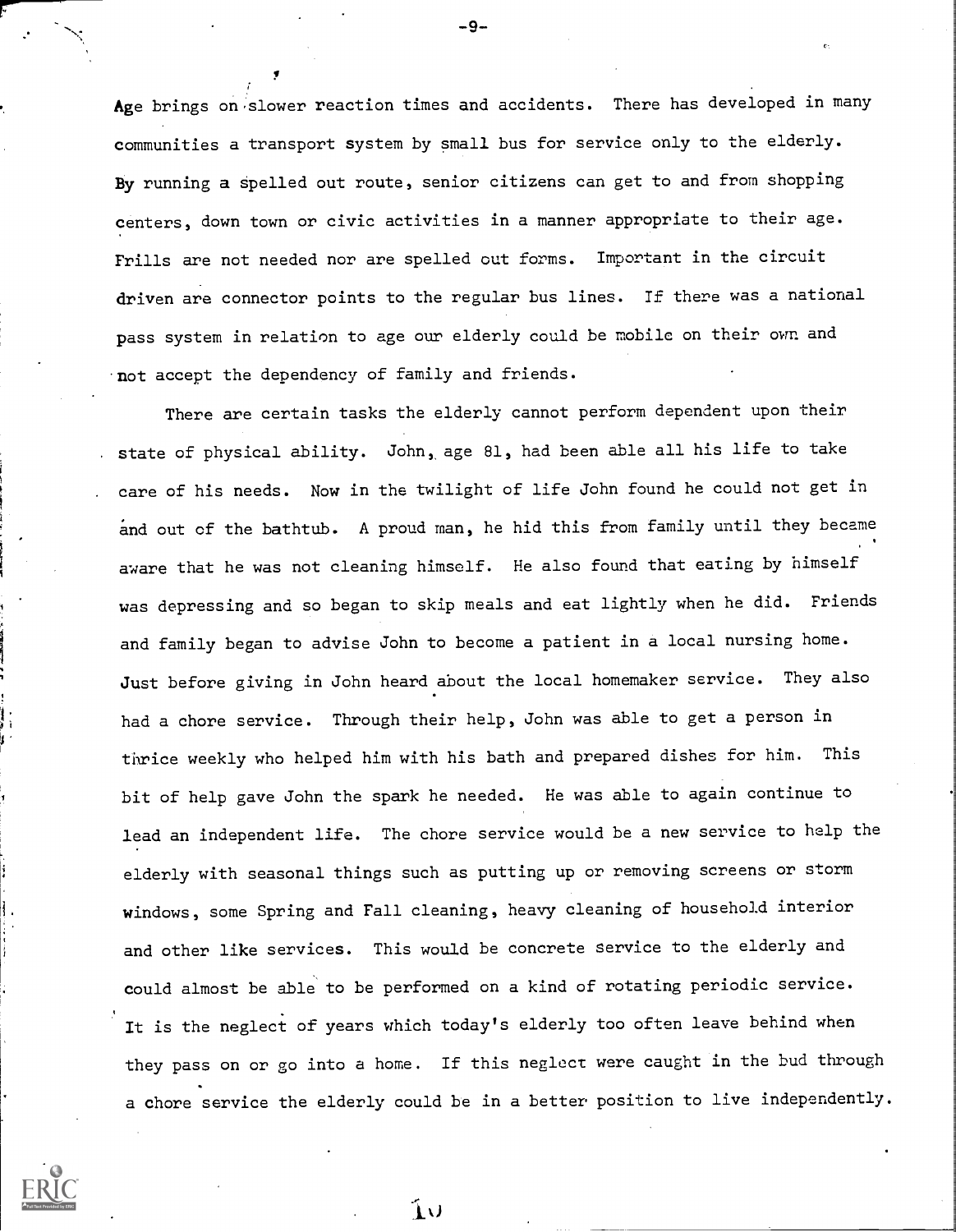Telephone reassurance and personal contact service is a means of keeping. our senior citizen an independent fully functioning person. Mary, age 92, found herself the near sole survivor of her family except for some distant cousins or nieces. She began to talk to herself and to imagine all kinds of terrible things happening. She was ready to give up when a phone call interrupted her thoughts. It was a pleasant voice which asked her how she was and what she was doing. The conversation lasted but a few minutes, however, it was enough for Mary. She daily waited for the call and the weekly visit by her friendly visitor. Knowing that someone cared and was going to check on her daily got her independent spirits going again. She lived several more productive years without needing to feel like a second spare tire in a world of cars. If such a network existed on a continental scale the elderly could be aided to remain independent for a longer period of time and also keep their self respect.

A fifth important area is an area of health education and referral. Many of our elderly are not aware of the advances in modern medicine. They also do not know where to go for the services they need. As a result they tend to put off getting the help they need until their condition is beyond help. Mr. Green, age 86, had suffered over the years from leg ulcers. These he tended to wrap with cotton strips and ignore them. These became worse as time went by. Instead of seeking help he continued to take care of them himself in fear that if his family found out they would force him into a nursing home. One day he wandered into our social service center and showed us his legs. Quickly we got him into the hospital and into a period of rehabilitation. With proper health education, Mr. Green was able to return to his home and return to a productive life. A network of health education programs would provide the elderly like Mr. Green with the kind of data they need to maintain their health.

 $\mathbf{1}$ 



 $-10-$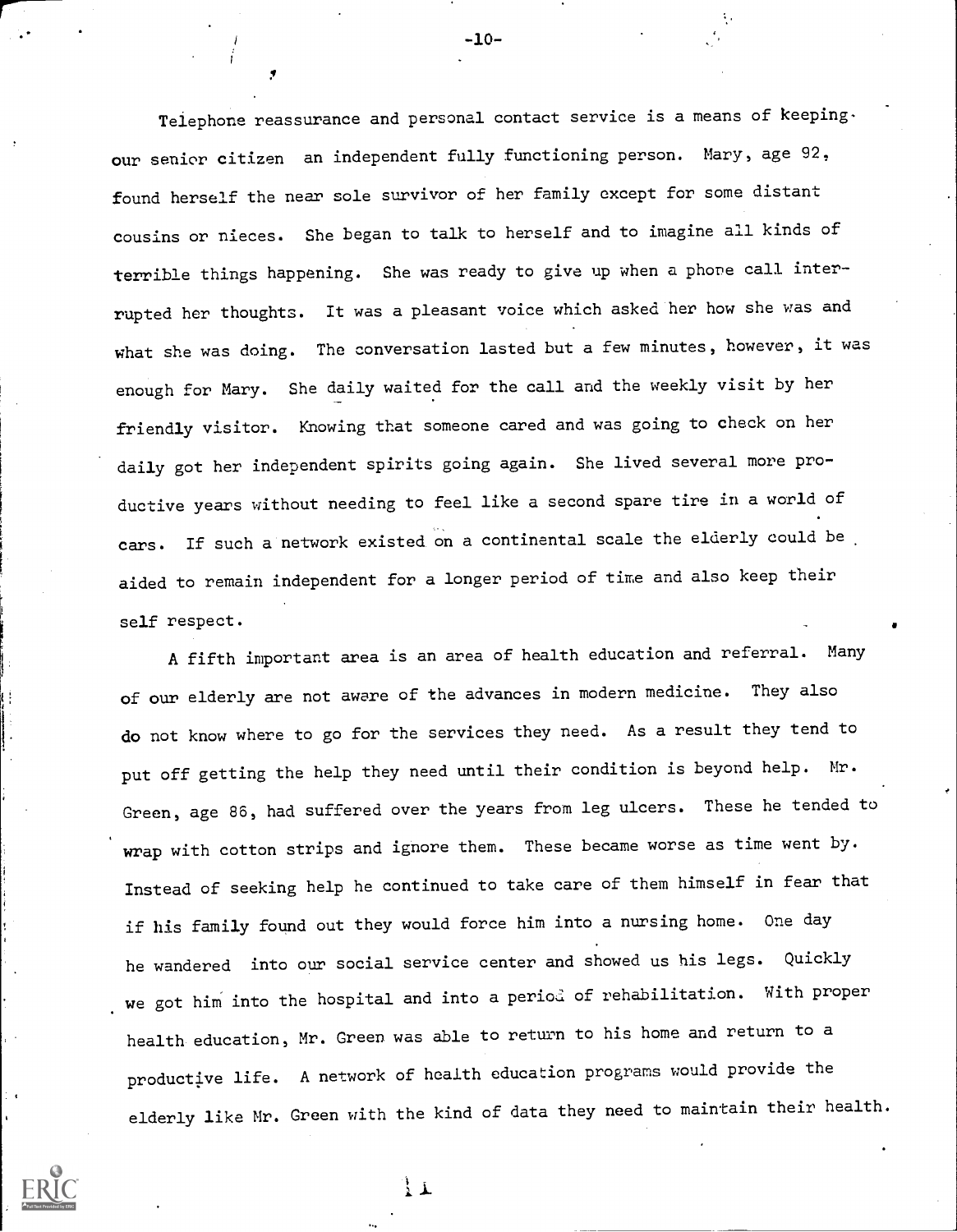A sixth service that has begun to be provided in communities on a scattered basis is the provision of social group services. Young professionals are often out of step with the group needs of the elderly. Theirs was a world of group activity in veterans, civic and fraternal organizations. These were the marks of social and cultural standing years ago. It was also the era when such things as quilting bees, cooperative work projects and group picnics. Mrs. Breed, age 72, had long since stopped going to lodge events as stairs were hard for her. She found that friends, in the same situation began to slowly live a hermit like life dependent upon the visits of family. As she spent more and more time alone she began to live more and more back in time. This was interrupted by a number of the services mentioned. She began to travel by bus to some activities, received help of a home health aide, took advantage of educational programs and began to get back into the main stream of life. If more of these services existed fewer of the elderly would have to give up their independent life style.

A type of service not often seen in communities is a geriatric employment and volunteer service exchange. Our culture is so focussed upon the need for leisure time on the part of our elderly that they would literally in some areas sit while someone reads the phone book to them. Many wish to do some productive work on a part time basis; and, a few desire to work. If unable to work for pay due to health or economic reasons many elderly find reward in doing some volunteer work. Often these are skills which led them into very successful careers. Mr. Winter and his friend Mr. Black had both enjoyed careers in the United States Post Office. Now retired, they found that being around the house All of the tire became nearly unbearable. Their wives were also having a hard time with their husbands. This led to bickering and many unpleasant hours. When the council for the elderly had established a job and volunteer bank, both men began to do volunteer work at our hospital. In the months that have



 $-11-$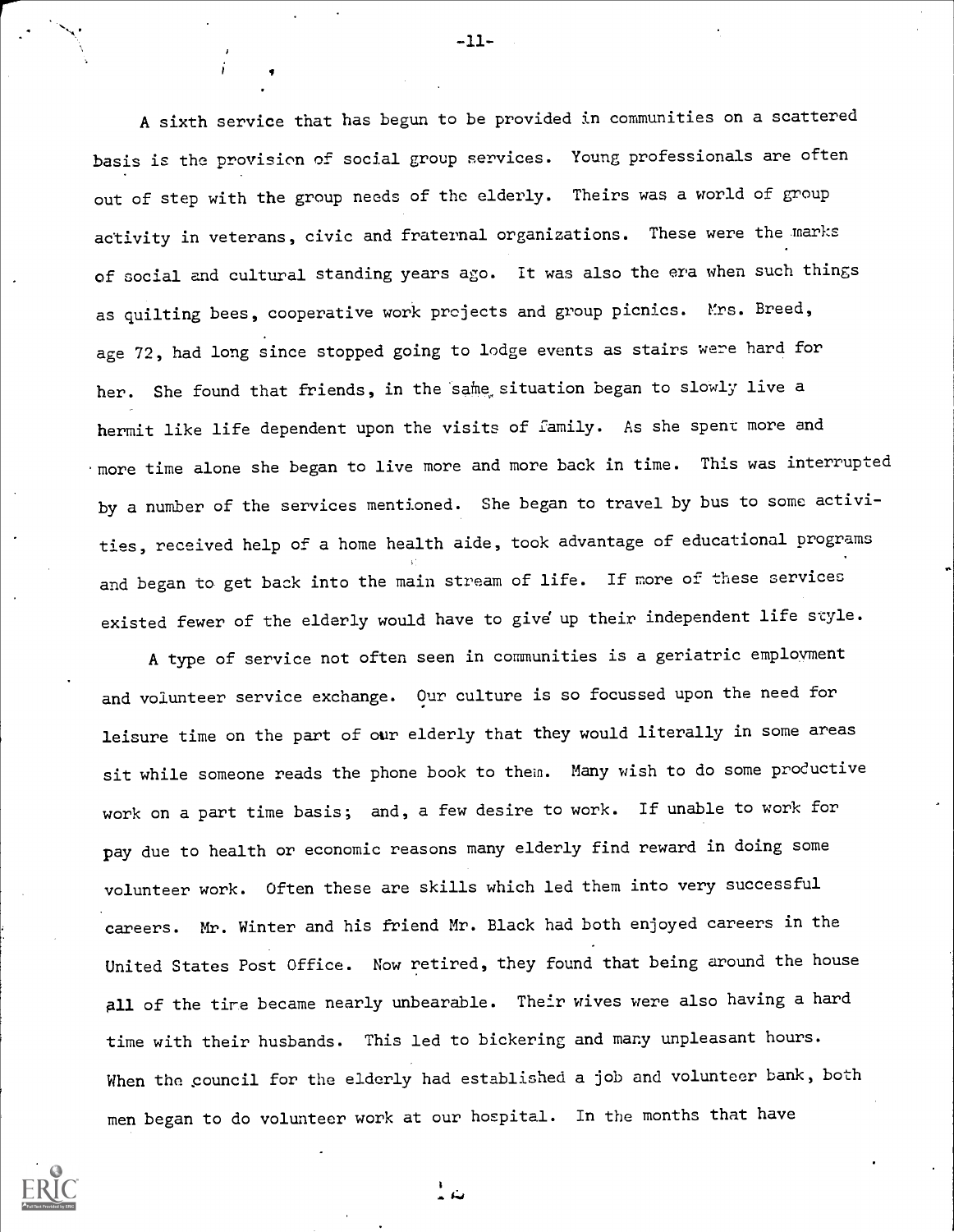followed each worked part of the work week as orderlies doing patient transfers from floor to treatment areas. The work restored their faith in themselves and heightened their independence. If this type of service were available to more of the elderly fewer would be accepting the dependent role of a "spare tire".

Of prime importance is the slowly growing day care programs for the elderly. This type of program includes all types of care from physical therapy, occupational therapy, total care of body functioning to physical and emotional activity. Many of the elderly are moved into totally dependent roles in nursing homes because this service is not available. When it is the results that are just amazing. . Mary, age 78, has lived at her son's home. She is transported daily by him to the day care center. There she attempts to overcome the lasting affects of a severe stroke she had last year. She daily is able to make use of the most modern physical therapy devices and take part in the Occupational Therapy Room. At night she is taken home by her son to be with the family. The art of getting out enables her to maintain that part of independence left to her. These programs, I feel, may be the answer to today's shuffle from nursing home, to hospital, to nursing home and back again. There should be a chain of these from coast to coast to get the elderly involved in the world.

Each community also needs an "Ombudsman". This person would be available to any elderly member of the community regarding any question. Mr. Hans, age 92, was able to avoid growing up due to getting on S.S.I. With the help of our Social Service Department he was able to get his car in Canada re-registered in order that he be able to drive it back in the Fall. Mr. Hans was ready to .give up last time he was in the hospital. By means of an aggressive program of looking at all of his needs he has been able to remain independent.

Lastly, the use of communities for the elderly would appear to be the answer to a great many of our elderly living alone in empty large homes. There are more and more homes in which three to six or seven older citizens live a

່ ບ

-12-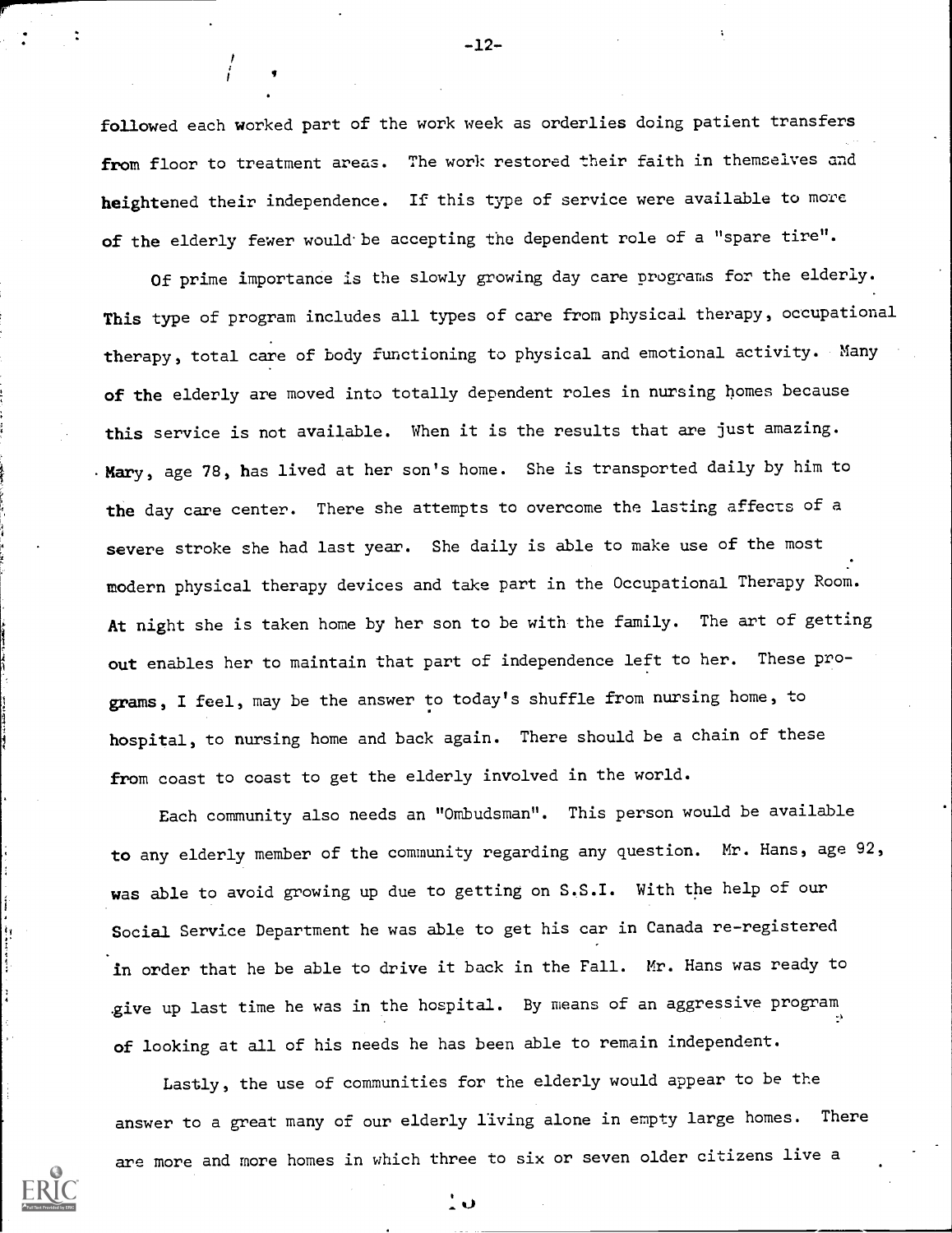kind of communal life. They live together each doing the part of household work they still can manage. Often each has lost a mate and prior to communal life lives alone. They are nearly humorous in their quickness to reassure people that theirs is a proper relationship. They do often face criticism of children and some friends who feel they are living in sin. It is my feeling that this style of living will become more and more put into use. Through it one adult who cannot alone care for a house can be a member of a team doing it.

Here, then, are some new approaches to the problems of the elderly. As stated above these will require a redefinition of role by the professional, para professional and senior citizen. I have purposely omitted a discussion of nursing homes, home care programs, etc. as I do not see these as part of the independent life of the future. I do feel that as the listed programs grow and are added to today's geriatric child, they will become the senior adult citizens of the future. I have not attempted to develop a refined plan, but, rather to present some ideas to build upon. Each of us has a cultural and personal responsibility to look carefully at them. It is within them that we will function, regardless of age, as a child or an adult.

-)

-13-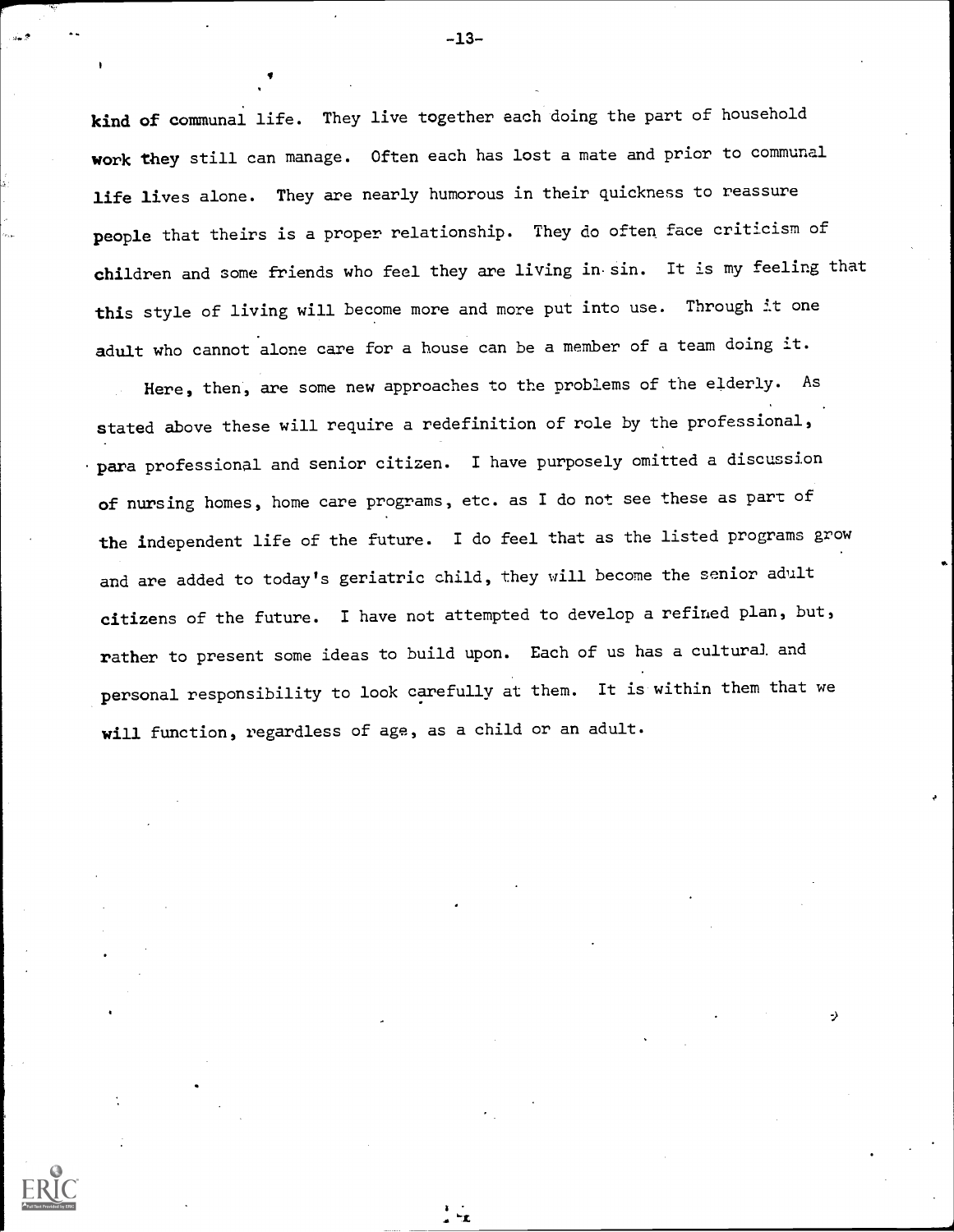## BIBLIOGRAPHY

- 1. "Old Age, The Last Segregation." Claire Townsend, Project Director. Grossman Publishers, New York.
- 2. Herman Brotman, "Who are the Aged: A Demograpnic View", Ann Arbor Institute of Gerontology. University of Michigan, 1968.
- Abram Kostick, "A Day Care Program for the Physically and Emotionally  $\sim$  3. Disabled". The Gerontologist, 12:134.
	- 4. Louis Louey, "Meeting the Needs of Older People on a Differential Basis". Social Group Work with Older People, New York: National Association of Social Workers, 1963.
	- 5. Elaine Cummings and William E. Henry, "Growing Old". New York: Baser Books, 1961.
	- 6. Erick Erickson, "Childhood and Society". New York: W. W. Norton and Company, 1950.
	- 7. Kurt Vonnegut, Jr., "Welcome to the Monkey House", Welcome to the Monkey House New York: Dell Publishing Co., 1970.
	- 8. Louis Lasagna, "Aging and the Field of Medicine", in Matilda W. Riley et al., Aging and Society, Vol. 2, Aging and the Professions. New York: Russell Sage Foundation, 1969.
	- 9. Herman B. Brotman, "The Fastest Growing Minority: The Aging", American Journal of Public Health, 64, March 1974.
	- 10. Bernice L. Neugarten, "Social Implications of a Prolonged Life-Span", The Gerontologist, 12, Winter 1972.
	- 11. Elaine M. Brody, "Aging and Family Personality: A Developmental View", Family Process, 13, March 1974, pp. 23-37.
	- 12. "The Supplementary Security Income Program," Washington Bulletin, 23 Washington, D.C.: Social Legislation Information Service, August 27, 1973.
	- 13. Ethel Shanas, "Measuring the Home Health Needs of the Aged in Five Countries." Paper presented at 8th International Congress of Gerontology, Washington, D.C., August 1969.
	- 14. John H. Knowles, "The Hospital", Scientific American, September 1973, p. 137.
	- 15. Gordon Hamilton, "Theory and Practise of Social Case Work". Second Edition. Columbia University Press, New York, 1951.
	- 16. Gisela Konopka, "Social Group Work: A Helping Process". Prentice Hall, New Jersey, 1963.
	- 17. Fred Berl, "Growing Up to Old Age Social Work". 8:85-91, January 1963.

 $\frac{1}{2}$